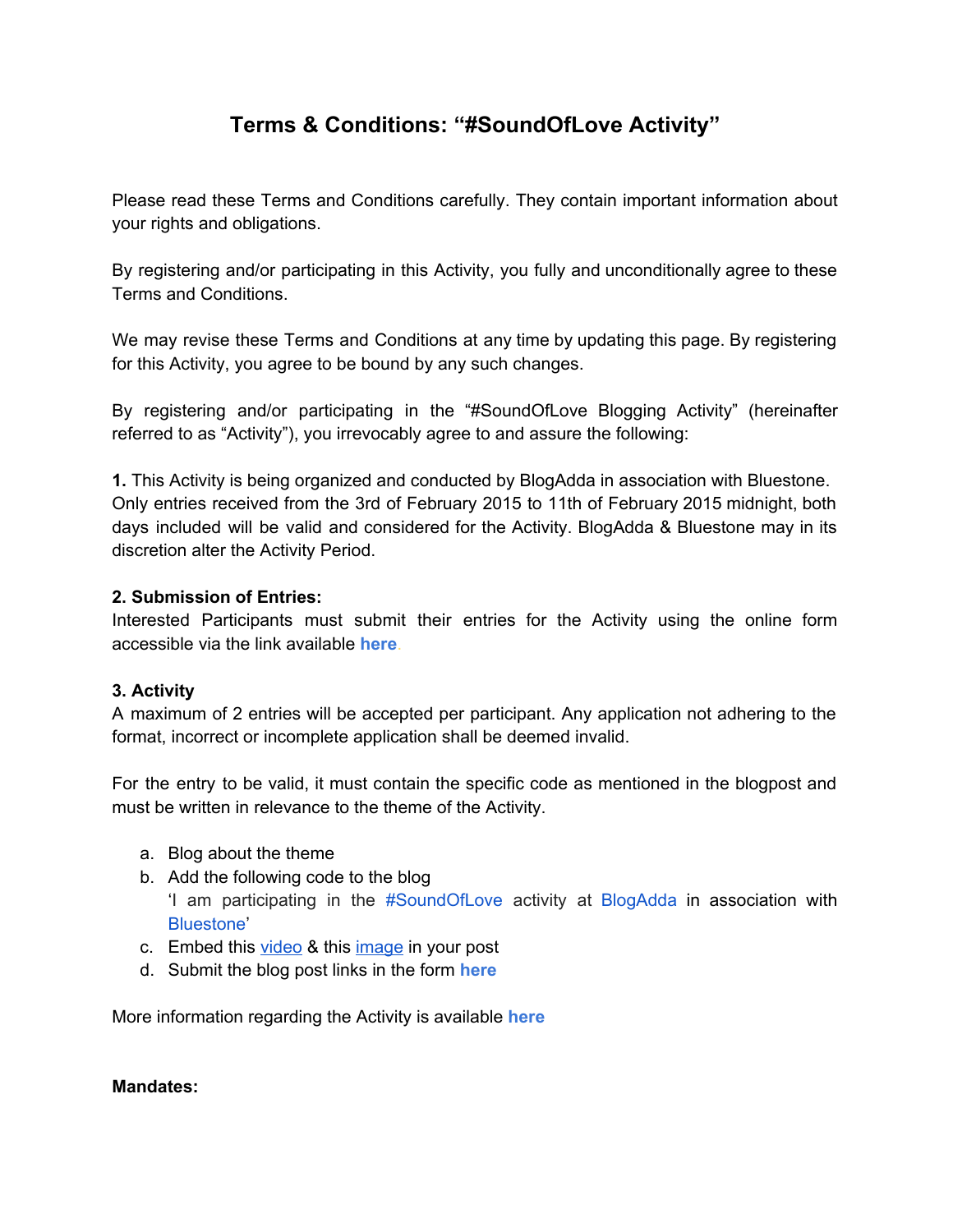For the Activity

- a. You have to blog about the theme
- b. The blog post should be a minimum of 300 words.
- c. The blog post should contain the mandatory code with backlinks to [Bluestone](http://www.google.com/url?q=http%3A%2F%2Fwww.bluestone.com%2Fvalentine.html&sa=D&sntz=1&usg=AFQjCNEPeneFBgil5wJhRS_mNAqbsCNP3w) and **B[logAdda](http://www.google.com/url?q=http%3A%2F%2Fblogadda.com&sa=D&sntz=1&usg=AFQjCNGDSPaYi1yKPguPecY-E93e1RIQGg)**
- d. Embed this [video](https://www.youtube.com/watch?v=XpGyBRHG94E&list=UUMSqLII9cjCP429uaCfje7g?utm_source=BlogAdda&utm_medium=Wall_Post&utm_campaign=Contest&utm_content=SoundOfLove) & this [image](http://www.google.com/url?q=http%3A%2F%2Fbluestone.blogadda.com%2Fimages%2Fbluestone.jpg&sa=D&sntz=1&usg=AFQjCNGWoULlTnSspWlxPLBuh1SrQNeT2Q) in your post.
- e. **The blog posts should be sent through the submission form only. Any entry not submitted through the form will be considered Invalid.**

f. To be eligible for participation you should be a registered member of BlogAdda.com. If you are

still not a member, please register @ [http://www.blogadda.com/register/](http://www.google.com/url?q=http%3A%2F%2Fwww.blogadda.com%2Fregister%2F&sa=D&sntz=1&usg=AFQjCNFgU8uPl5gJU2_ucfP5G4FyPs6bOA)

# **4. Binding Agreement:**

In order to enter the Activity, you must agree to these official rules.

The Rules consist of:

• The Terms and Conditions on this page because these Rules form a legally binding agreement with respect to the Activity, please read them carefully.

# **5. Judging and Selection of Winner:**

The performances of the participants will be judged by Bluestone. The decision of Bluestone shall be final and binding.

# **6. Prize:**

**The winners for the activity will be announced within a month of the end date of the activity**

- The winner will receive a gold ring from Bluestone
- The next top 20 bloggers will receive Rs. 1000 assured voucher
- The prize cannot be redeemed against cash, cannot be exchanged for any other reward cash or kind, cannot be returned nor be transferred to any other person.

# **7. Binding Agreement:**

In order to enter the Activity, you must agree to these official rules

The Rules consist of:

• The Terms and Conditions on this page because these Rules form a legally binding agreement with respect to the Activity, please read them carefully.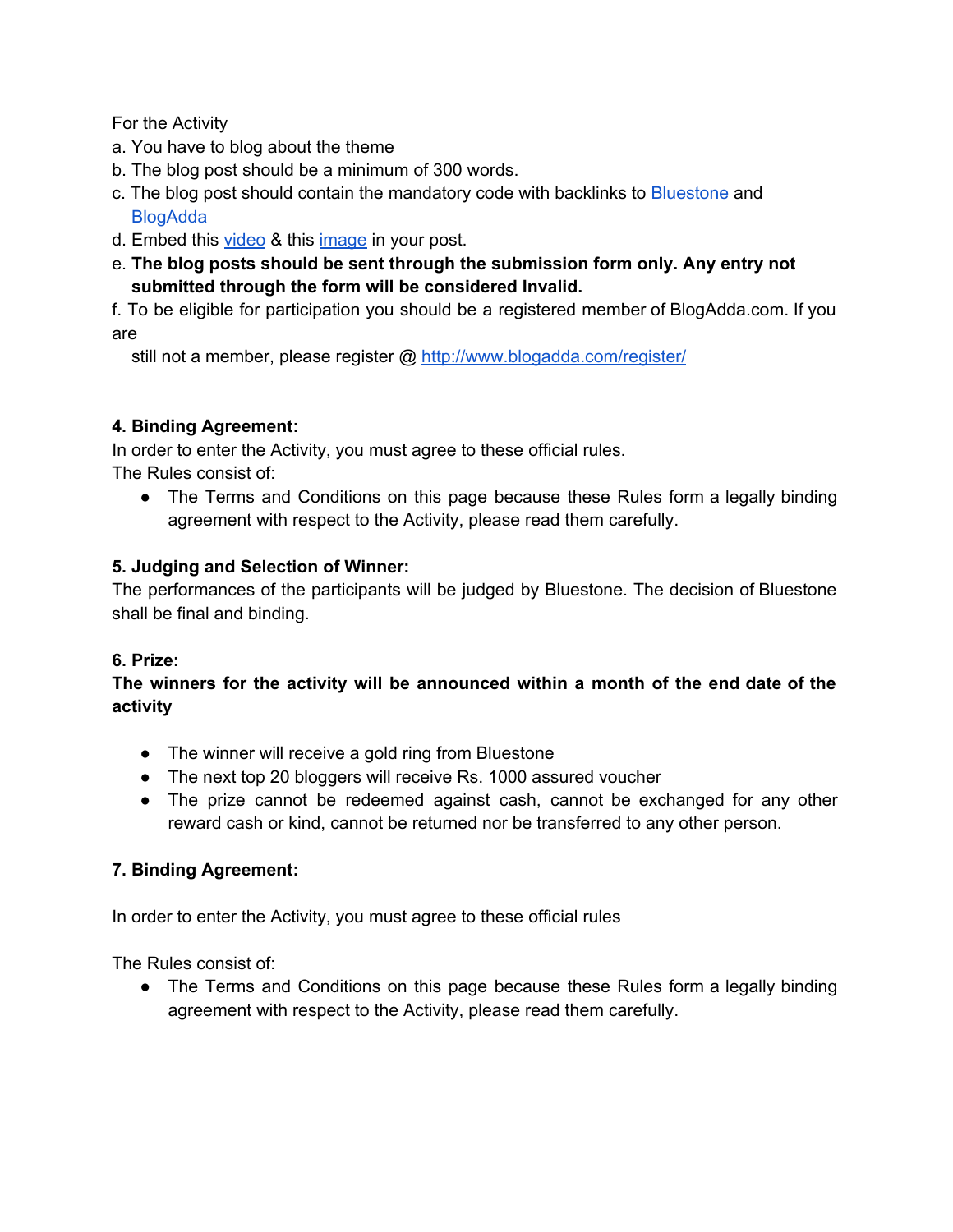#### **8. Representations and Warranties:**

You represent and warrant to BlogAdda & Bluestone :

a) You have not been convicted of any criminal offense or in any case involving moral turpitude;

b) That whenever required by Bluestone, you shall furnish such documentations to prove your eligibility to participate in the Activity, and shall enter into any agreements or other documents, including but not limited to, any NDA's that may be sought by Bluestone at any point prior to, during or upon the expiry of the Activity.

The inability or submission of false, inaccurate or incomplete documentation from your side may result in your expulsion from the Activity, which shall be at the sole and exclusive discretion of Bluestone, who has the right to expel the participants.

c) By submitting the application, you warrant that all information submitted by you are true, current and complete and acknowledges and agrees to these Terms and Conditions.

BlogAdda & Bluestone reserves the right to disqualify you if the information provided by you are proved to be false or misleading or you had tampered with or benefited from any tampering of the application process.

You hereby agree, confirm and warrant that you are aware that the Activity is being organized as part of a publicity event to promote the organisation.

d) You hereby warrant to grant Bluestone, the world-wide royalty free license to use, at its sole and absolute discretion, your stills and photographs from the activity and Rounds of the Activity, in any manner whatsoever, in relation to the promotion of the organisation.

# **9. Privacy:**

By participating in this Activity, you agree that BlogAdda & Bluestone can collect your personal information. Any personal information collected during the course of the Activity by BlogAdda and Bluestone will only be used for administering this Activity and will be subject to the practices described in the company's Privacy Policy.

The participants may be required to participate in the promotion of the organisation and you agree to the use of your personal information, photographs, blog posts taken during the Rounds of the Activity in any manner for the promotion of the organisation.